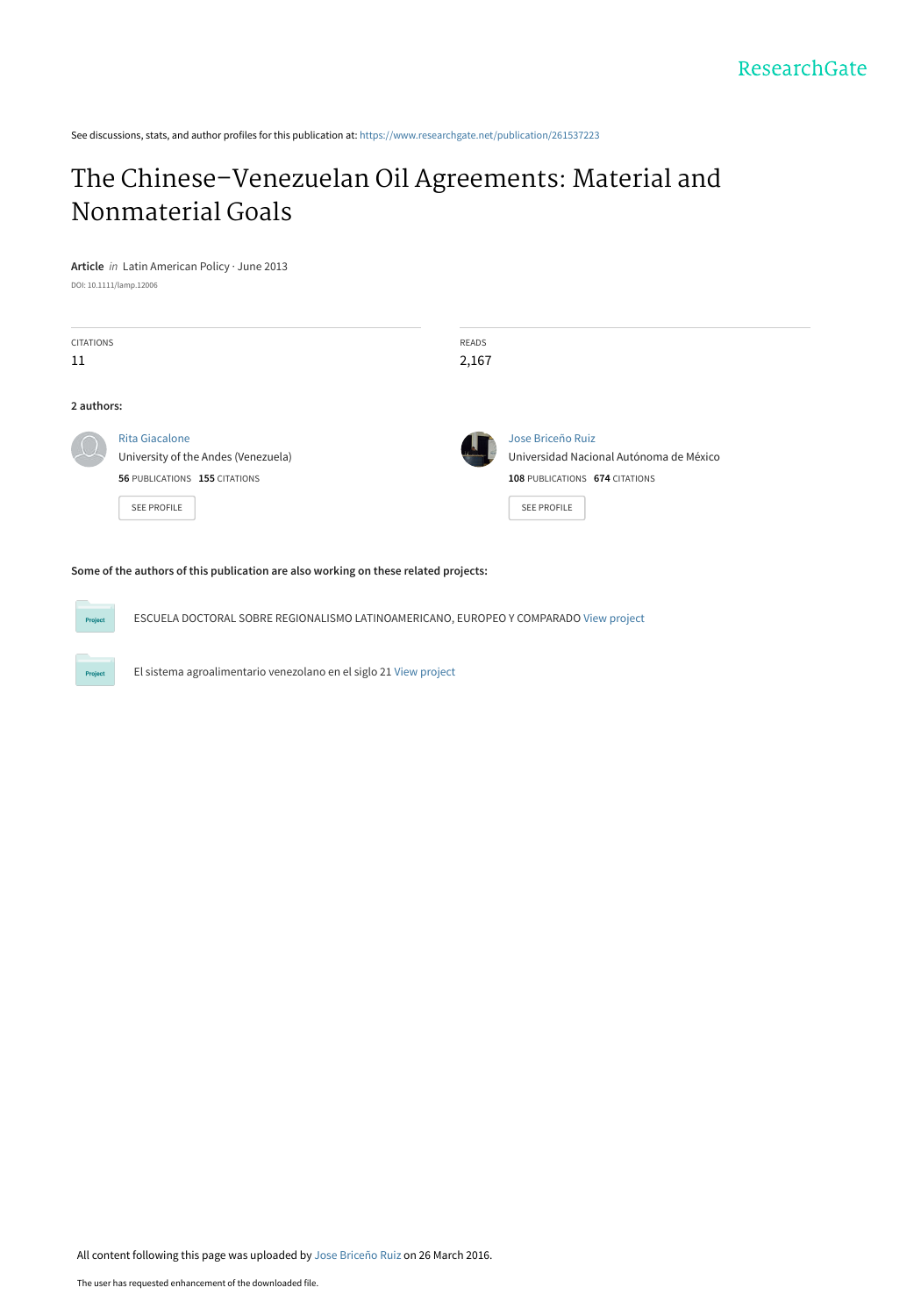# **The Chinese–Venezuelan Oil Agreements: Material and Nonmaterial Goals**

## Rita Giacalone and José Briceño Ruiz

This article explores the Chinese–Venezuelan oil agreements established after 2007 to identify both governments' objectives and to pose questions of interest for determining their possibilities and limitations. The first section discusses the global energy background and the evolution of the Venezuelan economy in the last decade, including changes to oil policy after 1999; the second section analyzes the content of the bilateral oil agreements; and the third section evaluates the material and nonmaterial aspects of Chinese and Venezuelan foreign policies included in them. The article concludes that, although both governments share some ideational premises, realpolitik matters in their bilateral oil cooperation.

Este artículo examina los acuerdos petroleros entre China y Venezuela establecidos después de 2007 para identificar los objetivos de ambos gobiernos y hacer preguntas de interés para determinar sus posibilidades y limitaciones. La primera sección aborda el panorama histórico de la energía global y la evolución de la economía venezolana en la última década, incluidos los cambios en la política petrolera a partir de 1999. La segunda sección analiza el contenido de los acuerdos petroleros bilaterales, y la tercera evalúa los aspectos materiales y no materiales de la política internacional china y venezolana contenidos en estos. El artículo concluye que, aunque ambos gobiernos comparten algunas premisas ideológicas , la realpolitik es importante en la cooperación bilateral petrolera.

**Key words:** oil, Venezuela, China, ideas, interests

In the last decade, the rise of Chinese trade and investment abroad has affected developing and emerging markets. In Latin America, its consequences have developing and emerging markets. In Latin America, its consequences have been an increase in trade flows toward the Pacific; an emphasis on extraregional rather than intraregional trade; and a change in the sector composition of trade, with more primary goods in Southern Cone (Argentina, Brazil, Chile, and Uruguay) exports (Lélis, Cunha, & Lima, 2012).

In Venezuela, a nation in which oil constitutes the bulk of exports, the People's Republic of China (PRC, subsequently China) has recently entered the field of oil exploration and production in association with the government. Venezuela has hailed this decision as opening the possibility of obtaining independence from U.S. companies that had traditionally dominated this field, but the deal has been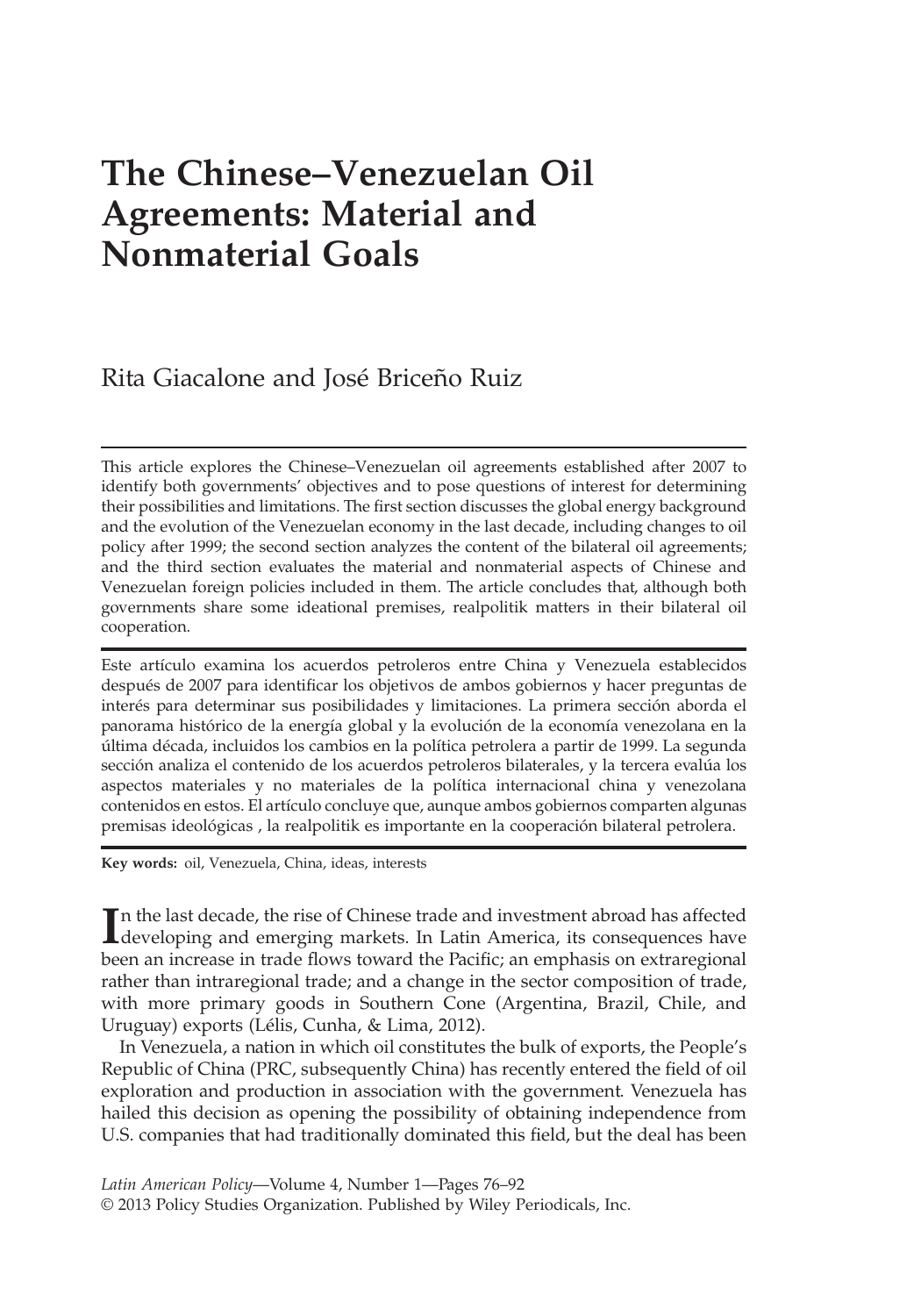criticized because Chinese investments in the exploitation of natural resources belonging to the state could deepen Venezuelan dependence on oil exports revenues, increase the already large role of the state in the economy, and curtail future oil sales to guarantee debt repayment of a Chinese loan to a bilateral fund (Orozco, 2011).

This article explores three aspects of the Chinese–Venezuelan oil agreements: the global oil background and the evolution of the Venezuelan economy during the last decade, with emphasis on changes in its oil policy since 1999; the content of the oil agreements; and the material and nonmaterial elements included in them. The study is based on secondary material, including a specialized bibliography, but also press information, published interviews, and statistical data. Our aim is to pose questions that may contribute to further research and discussion.

#### **Global Energy Situation, Chinese Objectives, and Recent Venezuelan Oil Policy (1999–2012)**

The global oil landscape at the beginning of the 21st century is characterized by increased demand for energy and restriction of supply because of dwindling natural resources. Moreover, 77% of that supply is presently under the control of governments that restrict access to their country's natural resources (Mirsaeedi, 2009, p. 319). Part of the increased demand is due to the pressure of emergent economies, such as China, the second largest consumer of energy in the world. In the mid-1990s, its economy entered a phase in which cars became the main means of transport, displacing other sectors. This change resulted in a government industrial strategy in which the automotive industry was considered an engine of economic growth, following the model of industrial development in the United States. If the number of Chinese oil-propelled vehicles grew 5.7% from 1980 to 1999, since then it has grown another 26.5% (Shalizi,  $2007$ , pp.  $136-137$ ).<sup>1</sup> This and similar growth in India is not wholly responsible for the global rise in oil prices, which can be attributed to decreasing supply and increasing geopolitical uncertainty regarding Iraq, Nigeria, and Venezuela, plus the Gulf of Mexico hurricanes that have affected refining capacity (Shalizi, 2007, p. 142).

Since the 1980s, international oil prices had been stationary, except during the Persian Gulf crisis (1990–1991) and the Asian financial crisis (1997–1998). Since 1999–2000, the Organization of Petroleum Exporting Countries (OPEC) has been able to obtain an increase in prices by decreasing its members' production quotas. After 2004, the rapid increase in oil prices went hand in hand with global economic expansion.

In the 2000s, China developed a new type of agreement—"oil for credits" (Bingwen et al., 2010, p. 9). The agreements signed in 2007, 2009, and 2011 between the Chinese National Petroleum Corporation (CNPC) and Petroleum of Venezuela (PDVSA) fall under this type of agreement. China's objective has been to obtain a steady supply of energy for at least the next decade (Rodríguez Holkemeyer, 2011). These agreements—energy for credit lines—began in 2004 and specified that borrowers must buy goods and services from Chinese companies,<sup>2</sup> showing the coordination between Chinese firms and the Chinese government through the China Development Bank (CDB) (Downs, 2011, p. 2).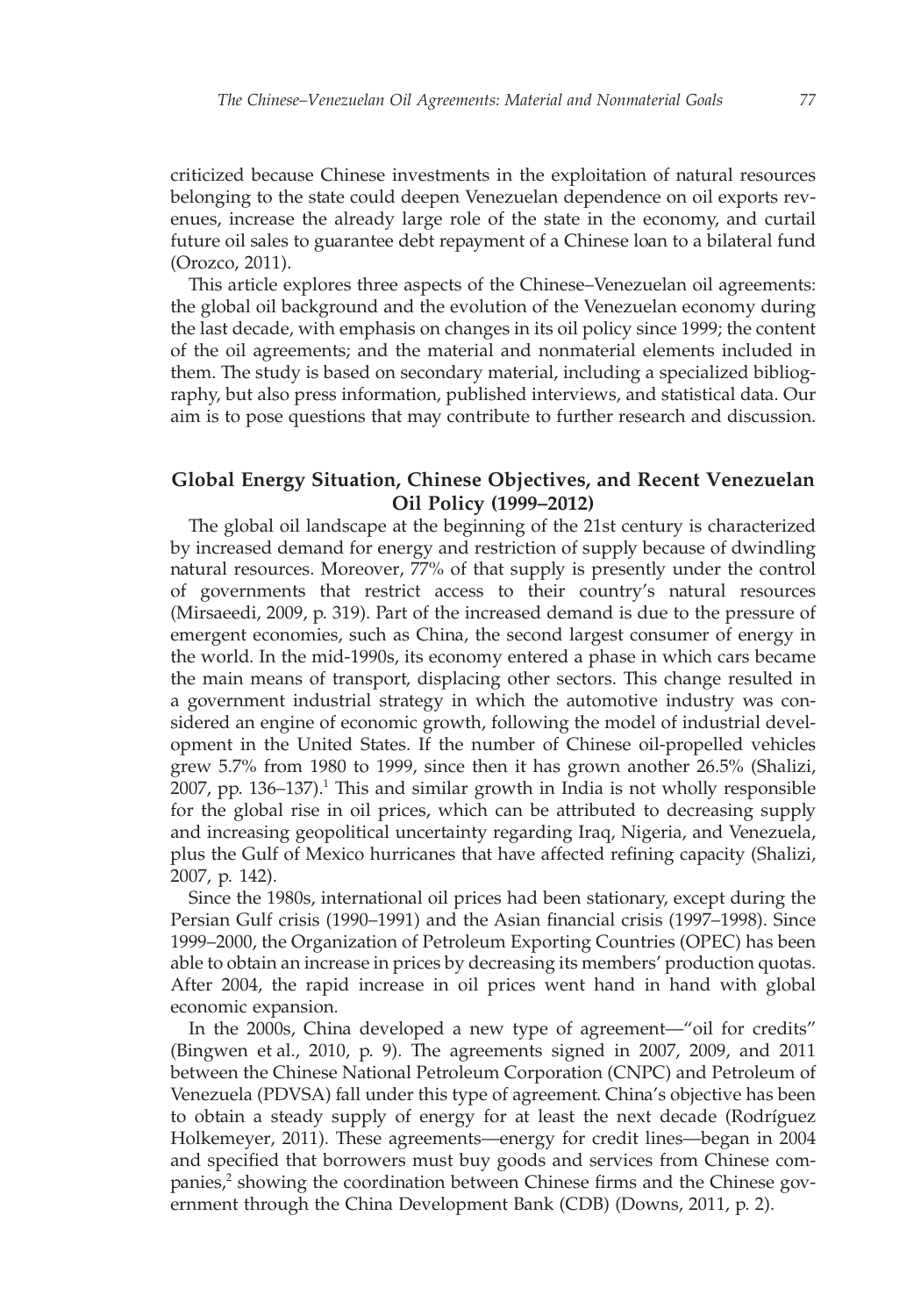In addition to the CNPC, other Chinese companies are participating in these agreements to develop the necessary infrastructure for moving supplies out of the region and obtaining the full benefits of the government lines of credit. In Venezuela, the China Railway Engineering Corporation has an agreement to build a railway between Tinaco and Anaco, at a cost of US\$75 million, mostly provided by the CDB through the Joint Chinese–Venezuelan Fund (Heavy Fund) established in 2007. The project is part of a multimodal link that would go from the confluence of the Orinoco and Caroni rivers in eastern Venezuela to the Pacific coastline in Colombia (Rodríguez Holkemeyer, 2011) and includes the construction of towns along the way for lower-income people. PDVSA (2007, p. 169) reported the formation of a mixed socialist agro-industrial enterprise between China's Helongjiang Xinliang Grains & Oil Group Co. Ltd. and PDVSA-Agrícola. Its projects include the building of grain storage areas, rice and soy cultivation, and the production of balanced animal food, as well as pork, mainly in the Orinoco Belt. In the industrial sector, joint companies would be developed in telecommunications for the production of cell phones in Venezuela with Chinese technology. The same would be done with electric appliances (refrigerators, stoves, air conditioners) by means of an agreement between the Chinese Electric Appliances Corporation and the Venezuelan Corporation of Intermediate Industry (Carlson, 2007). The fund would also financed five metro lines, a train from Cúa to Encrucijada, and a highway (Downs, 2011, p. 49).

In addition to more than US\$28 billion granted since 2007, including US\$8 billion to capitalize the Heavy Fund, the CDB gave Venezuela loans of US\$20.6 billion in 2010. The new deal encompassed three agreements: a US\$10 billion loan incorporated under English law, a RMB 70 billion loan governed by Chinese law, and an oil supply contract between CNCP and PDVSA under Venezuelan law (Downs, 2011, p. 49). The second loan and US\$4 billion of the first one would fund projects jointly selected and implemented and seemingly conditioned to hiring Chinese firms (e.g., the contract granted to China's CITIC Group to build housing units in Venezuela). The expanded role of CDB in determining how funds should be spent and of Chinese firms in implementing them signals a departure from previous agreements. It is probably a risk-mitigating factor, because the lengths of the repayment periods necessitate guarantees that they would be repaid even after the present government is out of office (Downs, 2011, p. 53).

In general, the agreements specify that Venezuela would increase its supply of oil to China and that China would invest in Venezuelan agriculture, infrastructure, mining, and energy production, increasing annual trade between the two countries that already had grown from less than a half a billion dollars in 2003 to US\$5 billion in 2008 (Suggett, 2009). The implementation of these measures has made Venezuela China's major Latin American trade partner.<sup>3</sup> A decade before, China's largest trade partners in Latin America were Mexico, Brazil, Argentina, Chile, and Cuba, and its main exports were textiles, light industry, and machinery and equipment, in exchange for iron, copper, wheat, wool, sugar, and paper pulp (Xu, 1996, p. 193).

Since the 1930s, oil has been the axis of the Venezuelan economy because of the amount of money generated by selling oil and its derivatives in the international market. The state is at the center of this process, because of its ownership of oil fields, and it is the main factor in internal redistribution of the oil rent (Baptista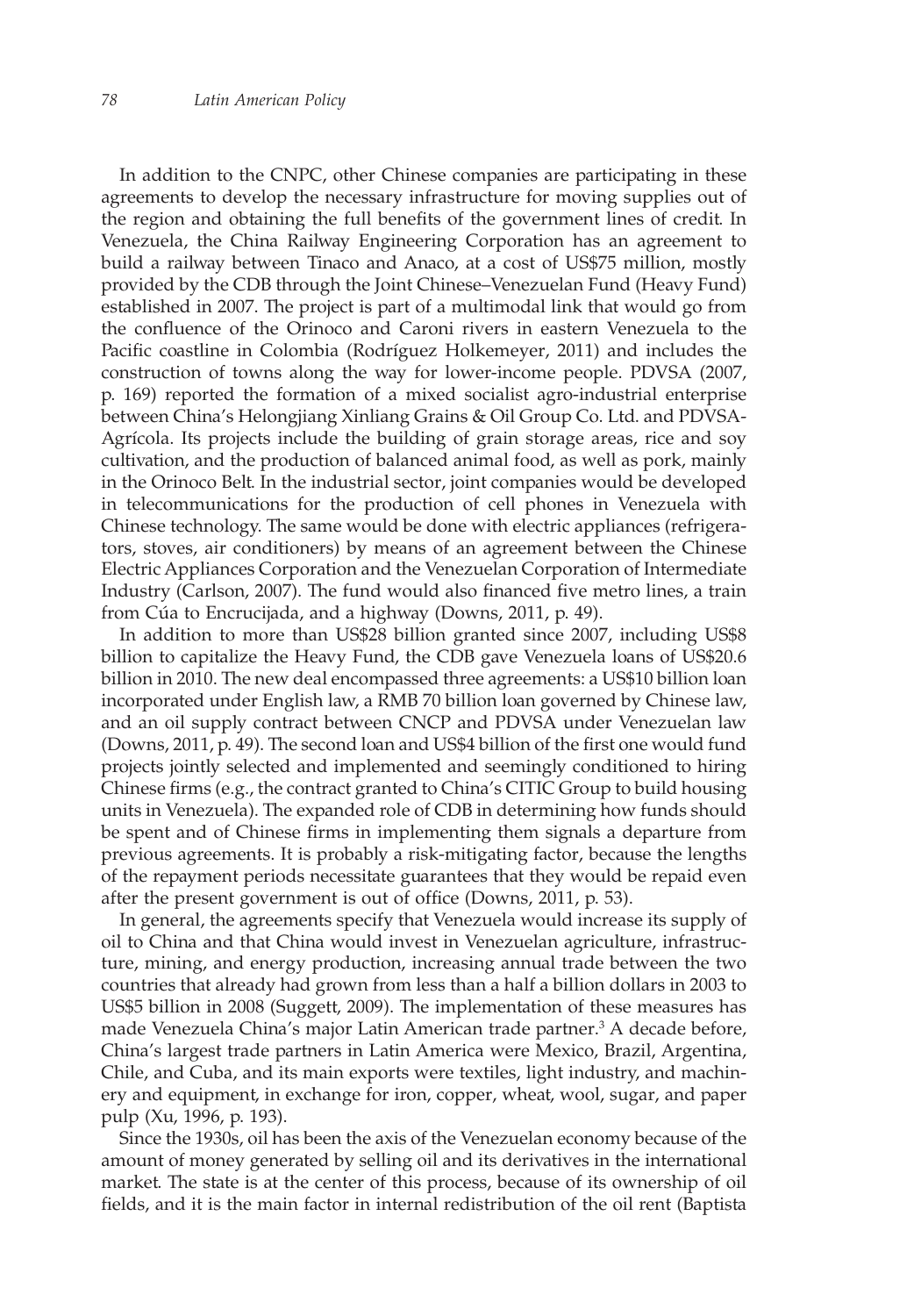& Mommer, 1989). A conflict of interests over redistribution developed between the service and oil sectors that prefer free trade, capital mobility, and a strong currency, and industrialists and agriculture and cattle producers, oriented toward the domestic market, who prefer tariff protection (Schliesser & Silva, 2004). Since the 1960s, economic policies conciliated both interests; while exchange control and macroeconomic policies favored the outward-oriented sectors, subsidies, credits, and tariffs helped the inward-oriented ones (Frieden, 1991, pp. 183–185).

This conciliatory economic policy was sustained until the late 1970s, but the external debt crisis (1982) upset this trend (Bello & Ayala, 2004, p. 41), and successive governments experimented with different development models. In 1996, with inflation at 103%, salaries losing 40% of their real value, and low international oil prices, Venezuela resorted to the International Monetary Fund (IMF) (Schliesser & Silva, 2004). By then, state mechanisms were unable to manage social and economic conflicts. Institutions were questioned and political actors mobilized to restructure the economy in their own interests (Machado & Useche, 2001).

In 1998, a leftist-leaning civic–military coalition headed by Hugo Chávez took over power. This government emphasized constitutional reform and administrative and political reforms, and since 2001, emphasis moved to the economy in an effort to restructure it. The axis of the 2001–2007 economic programs was oil (Guerra, 2004, pp. 36–39), but the increase in oil prices and a strong currency led to an increase in consumption and imports of luxury products. Cuts in oil production to sustain high oil prices also meant a fall in GDP, 21% inflation, and a 15% rise in unemployment, which became evident at the beginning of 2002 (Guerra, 2004, p. 53). The political crisis of April 2002 and the oil strike of December 2002–January 2003 exacerbated these negative trends (Rodríguez, 2008).

During these years, Venezuelan oil dependence grew because oil-generated funds went from 5.8% of total state income in 1998 to 15.9% in 2006 (García & Reyes, 2008, pp. 31–32). Oil exports also grew as a proportion of total exports. In 1998, they were valued at US\$12.178 billion and, by 2006, at US\$48.150 billion (a 295% rise). As a proportion of total GDP, they grew from 11.66% to 14.16% during the same years. At the same time, government measures such as the prohibition of agricultural exports (e.g., coffee, rice) to control domestic food prices diminished the percentage of nonoil exports in the total amount ("Cae exportación no petrolera," 2009; "Exportaciones no tradicionales se contraen," 2009). GDP increased 17.9% in 2004, 9.0% in 2005, and 10.3% in 2006 (García & Reyes, 2008, p. 27). Constant high oil prices did not mean a proportionate growth of the Venezuelan economy. In fact, it grew by only 2.7% between 1999 and 2006, mostly due to the fall in foreign and private sector investment (García & Reyes, 2008, p. 38), which left the state as the largest investor.

During the 1990s, the Venezuelan government had changed the hydrocarbon legislation to attract foreign investors by means of the "opening process." Its objectives were to incorporate new technology and skills from abroad into the oil business and to increase PDVSA access to new markets. The new laws opened the domestic gasoline market and promoted the development of the petrochemical, coal-chemical, and other related sectors in three negotiation rounds from 1992 to 1997. In the first two rounds, the government secured foreign direct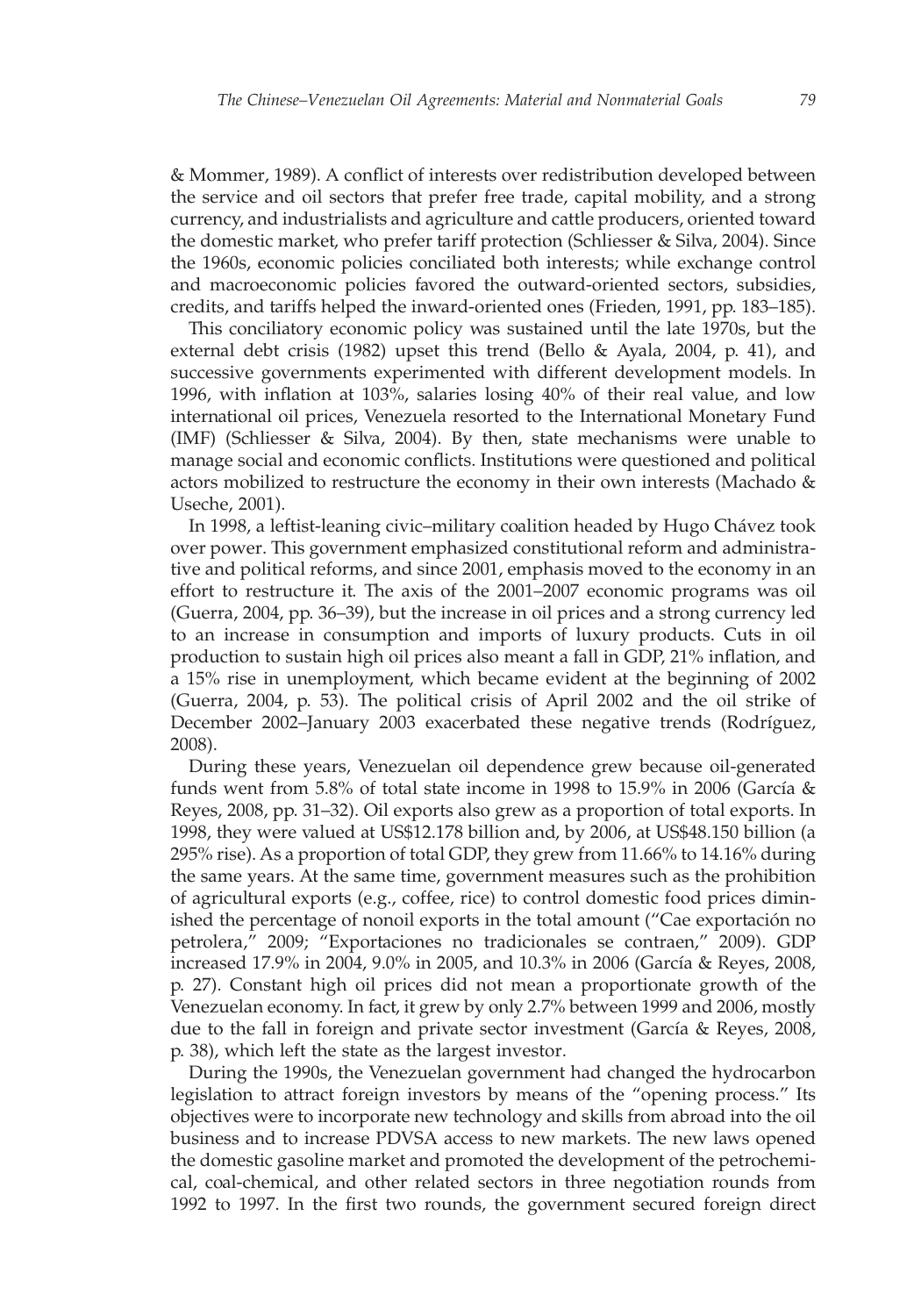investment of more than US\$2 billion and, during the third, US\$2.17 billion more. Overall, these operational agreements allowed private firms to participate in 32 oil fields, including the Orinoco Belt (Stanley, 2008, p. 7).

The post-1998 Venezuelan government introduced changes in economic and oil policies. In the oil sector, the government increased the *royalties* that foreign investors paid to 30%, later to 33% and later to 50% (Stanley, 2008). The 2001 Hydrocarbons Organic Law established that the state should have the majority share in all strategic alliances, but this was not effectively implemented until 2005 (Stanley, 2008). That year, the Venezuelan government announced that the oil operating agreements of PDVSA, signed in the 1990s, would have to convert to jointly owned enterprises under the hydrocarbons law of 2001 (Pascal & Azpúrua, 2008).<sup>4</sup> The following year, the Law for the Regularization of Private Participation in Primary Activities terminated all existing operating agreements and prohibited any new contract granting rights to private parties, except as minority investors in a jointly owned enterprise (Pascal & Azpúrua, 2008).

In 2007, more economic changes were incorporated in a constitutional reform process aimed at establishing "real socialism" (Guerra, 2007a, 2007b). The constitutional reform was rejected at the polls in December 2007, but the "enabling law," passed by the all progovernment National Assembly in January 2008, granted government the right to implement these economic measures directly (Orozco, 2008). In May 2007, the last remaining oil area open to foreign companies—the Orinoco Belt—had been nationalized, and the government established that there should be a 60% minimum share of state property and the transfer of all operations to PDVSA. These measures affected Chevron, Exxon Mobil, British Petroleum, and Conoco Phillips, which had huge investments in the area. Some companies had previously accepted the deals, whereas others had left Venezuela (Weisbrot, 2007), but Exxon and Conoco Phillips took the matter to international arbitration. Anti-Western sentiment in government and the need to generate more funds for official social programs were behind the Venezuelan decision (Mirsaeedi, 2009, pp. 321–322).

During the oil boom (2003–2008), the existence of a market with high oil reserves attracted foreign investors to Venezuela, but the government tried to substitute capital and technology from traditional investors by those coming from countries whose governments were politically closer to the Venezuelan administration (CONAPRI, 2007). Investment in the oil sector was necessary because PDVSA suffered problems due to the rise in production costs, the loss of technology and human resources after the oil strike (2002–2003), and the need to finance external cooperation and productive projects in different sectors (Rodríguez, 2008). Foreign investors were mainly attracted by Venezuelan oil reserves in the Orinoco Belt—some 79.729 billion barrels (7.3% of the world total) of heavy and extra-heavy oil that demands additional technological investments to be processed into light oil (Oficina Económica y Comercial, 2006). Another objective of Venezuelan oil policy has been the replacement of traditional oil clients. Although exports to the United States are still dominant, they have been falling vis-à-vis exports to other nations. A special case is the use of oil in advance-buying operations of arms, technology, and other things, a trend that may compromise the possibility of benefitting from future rises in oil prices because the price of oil is set at the level of the time when the contract is signed.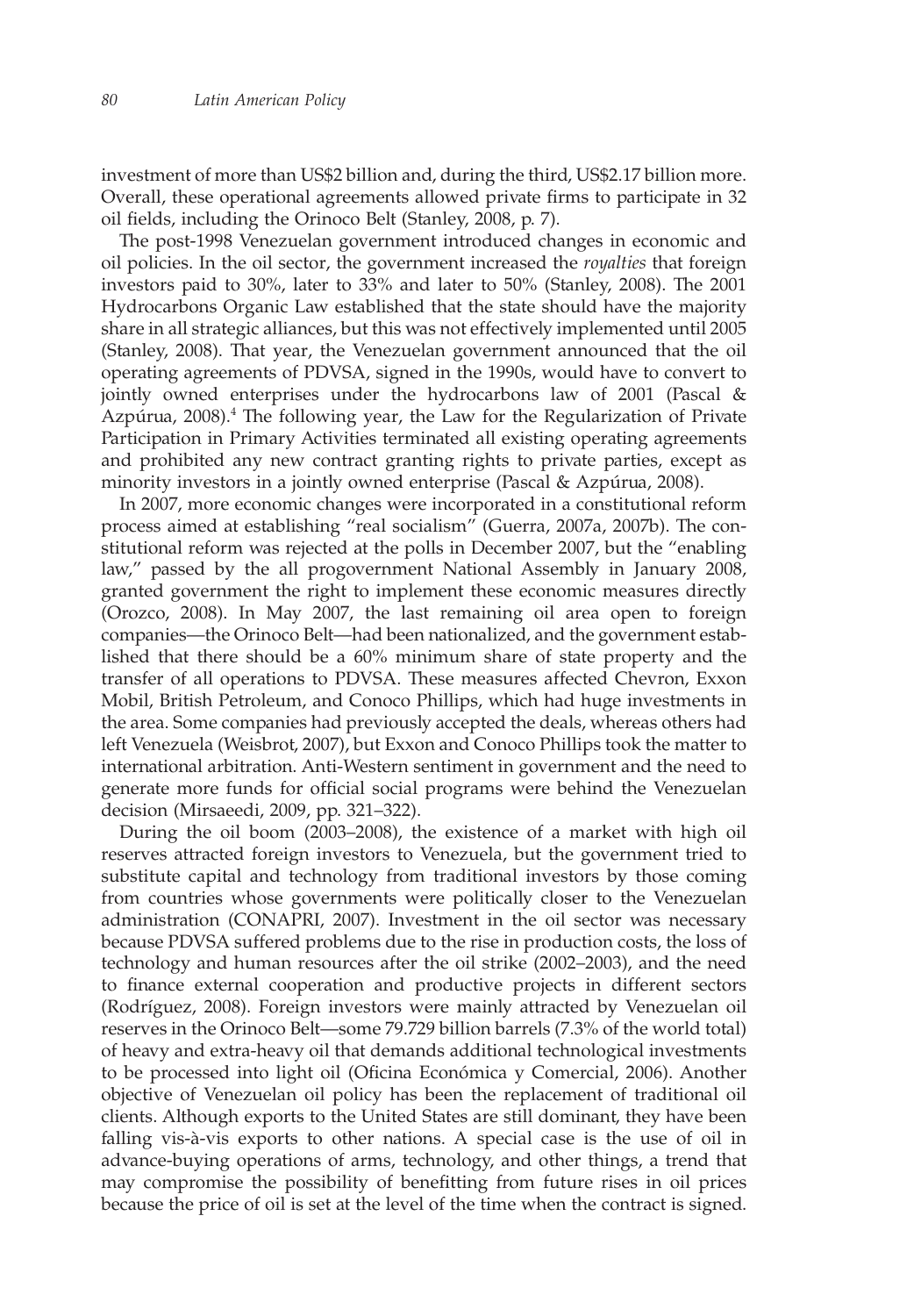Mirsaeedi (2009, p. 323) considers that the Venezuelan government had an interest in maintaining a minimum share of foreign companies because they offered know-how, capital, and experience, but the decision of the largest foreign companies, Exxon and Conoco Phillips, to take the matter to international arbitration upset this possibility. If the government was able to assert its sovereignty over natural resources, it was also faced with the problem of not having

sufficient capital and know-how to continue production without any joint ventures. . . . If Venezuela does not succeed in attracting enough investment, it risks having insufficient means to sustain production, arriving at a point where losses from a lower production volume exceed the additional revenue stemming from world oil prices. (Mirsaeedi, 2009, p. 324)

This may explain why, since the end of the oil boom in 2008, Venezuela has not fulfilled its export quota within OPEC (Suárez Núñez, 2009, p. 9). Venezuela's need to attract new investors into the Orinoco fields coincided with the Chinese drive to obtain a larger share of global oil resources, and these became the main motivations for the Chinese–Venezuelan agreements signed in 2007 ("Heavy Fund 1"), enlarged in 2009 ("Heavy Fund 2"), and renegotiated in 2011.

#### **The Chinese–Venezuelan Oil Agreements**

President Chávez visited China and signed energy-related agreements in 1999, but the beginning of a new era in Venezuelan–Chinese relations can be dated to 2001, with the establishment of a strategic alliance between the two countries. The first action in the construction of such an alliance was the creation of a High Level Joint Commission to coordinate relations between the two countries. Since then, Chávez visited China several times, the Chinese president visited Caracas in 2010, and high-level representatives of the Chinese government have been in Venezuela to discuss mechanisms to activate the strategic alliance. Even before, the Chinese government had fostered agreements with the Venezuelan oil state company, PDVSA, and Chinese oil companies had been operating Venezuelan oilfields in the Maracaibo Lake Basin ("CNPC in Venezuela," 2012). Bilateral cooperation in the oil sector increased and deepened after 2006.

There are at least five categories of agreements related to oil and energy issues: (1) oil supply agreements, by which Venezuela is engaged in the provision of oil to China; (2) agreements to promote Chinese participation in the exploration and exploitation of oil in the Orinoco Belt; (3) financial cooperation agreements in which China provides loans to develop economic and social projects, and Venezuela pays them by sending fuel and crude oil to China; (4) agreements in which China supplies capital goods, such as drills or tankers, or services; and (5) agreements on infrastructure, in particular the construction of refineries in China to process Venezuelan oil.

Oil supply agreements and exploration and exploitation agreements represent the majority of treaties signed between China and Venezuela, but financial agreements and capital supply agreements are also important (Figure 1).

The evolution of the agreements signed by the two countries can be seen in Figure 2, which highlights the interest of each country in promoting cooperation and how this has evolved. In the early stage (1999–2005), exploration and exploi-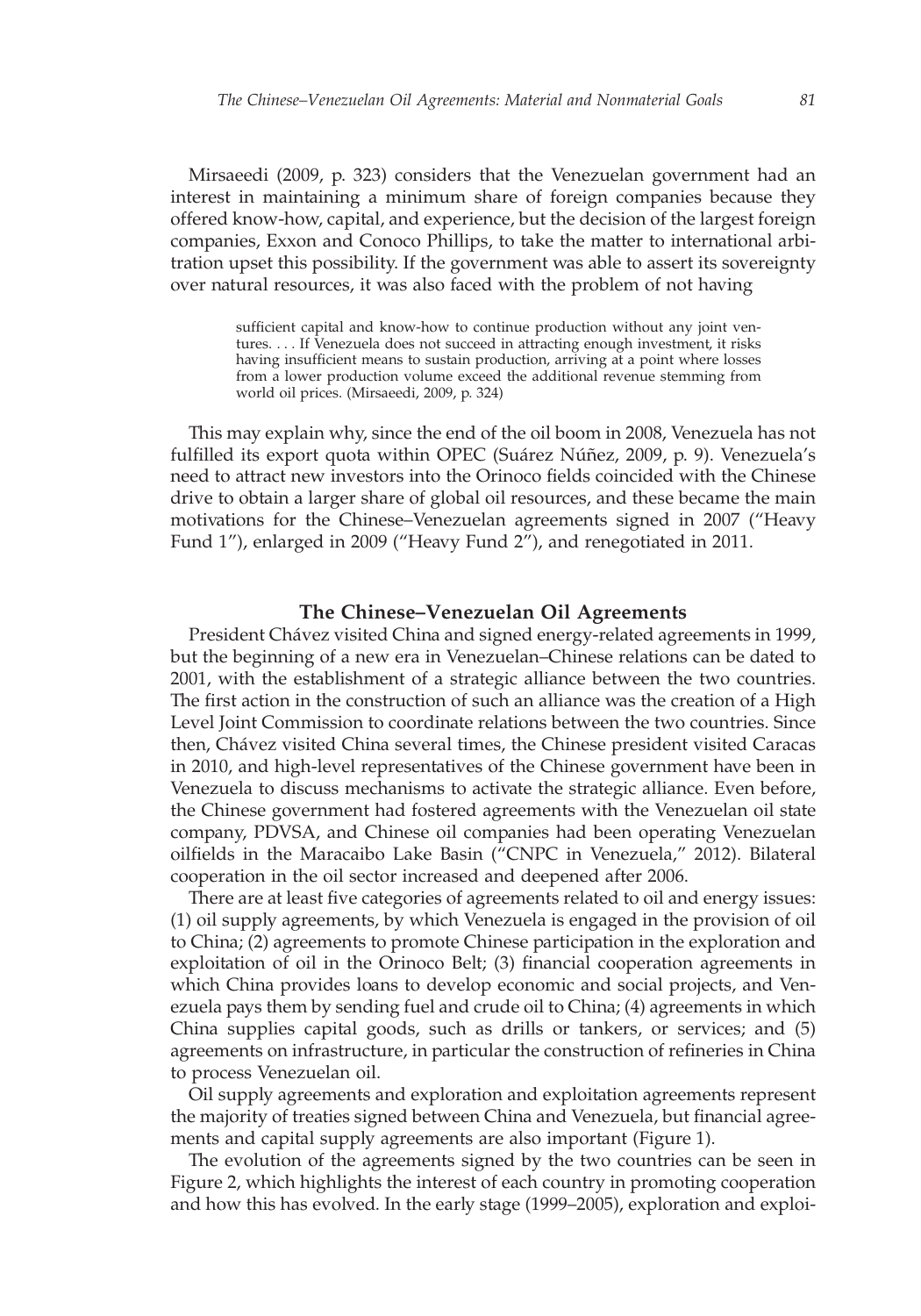

**Figure 1. Oil Cooperation Agreements between China and Venezuela** *Source.* MPPRE, Embassy of China in Venezuela.

tation agreements prevailed, a fact that indicated Chinese interest in entering the Venezuelan oil sector as a first step to ensuring an increasing supply of oil from that country. Caracas welcomed Chinese interest because, at that time, the government was ending the operating agreements signed in the 1990s and trying to diversify its partners beyond U.S. and European companies. Since 2006, supply agreements and financial agreements (related to oil supply) were signed (Tables 1 and 2). When Chinese firms began to participate in the Venezuelan oil market, new needs emerged, and it was necessary to provide capital goods and services (Table 3). In the most recent stage, cooperation has evolved from exploration, exploitation, and supply of oil to infrastructure agreements, such as the construction of tankers and refineries (Table 4).

#### **Exploration and Exploitation Agreements**

Table 1 shows the chronology of exploration and exploitation agreements. During President Chávez's visit to China in October 1999, the most important agreements established a joint commission to explore and foster initiatives of cooperation in energy and an agreement to supply Orimulsion to China. In 2001, the Venezuelan minister of foreign affairs, Luis Alfonso Dávila, and the Chinese minister of planning and development, Zeng Peiyan, signed a memorandum of understanding for energy cooperation between 2001 and 2011 (Memorandum de Entendimiento entre el Ministerio de Energía y Minas de la República Bolivariana de Venezuela y la Comisión Estatal de Planificación y Desarrollo de la República Popular China sobre la Cooperación Energética Decenal, 2001–2011).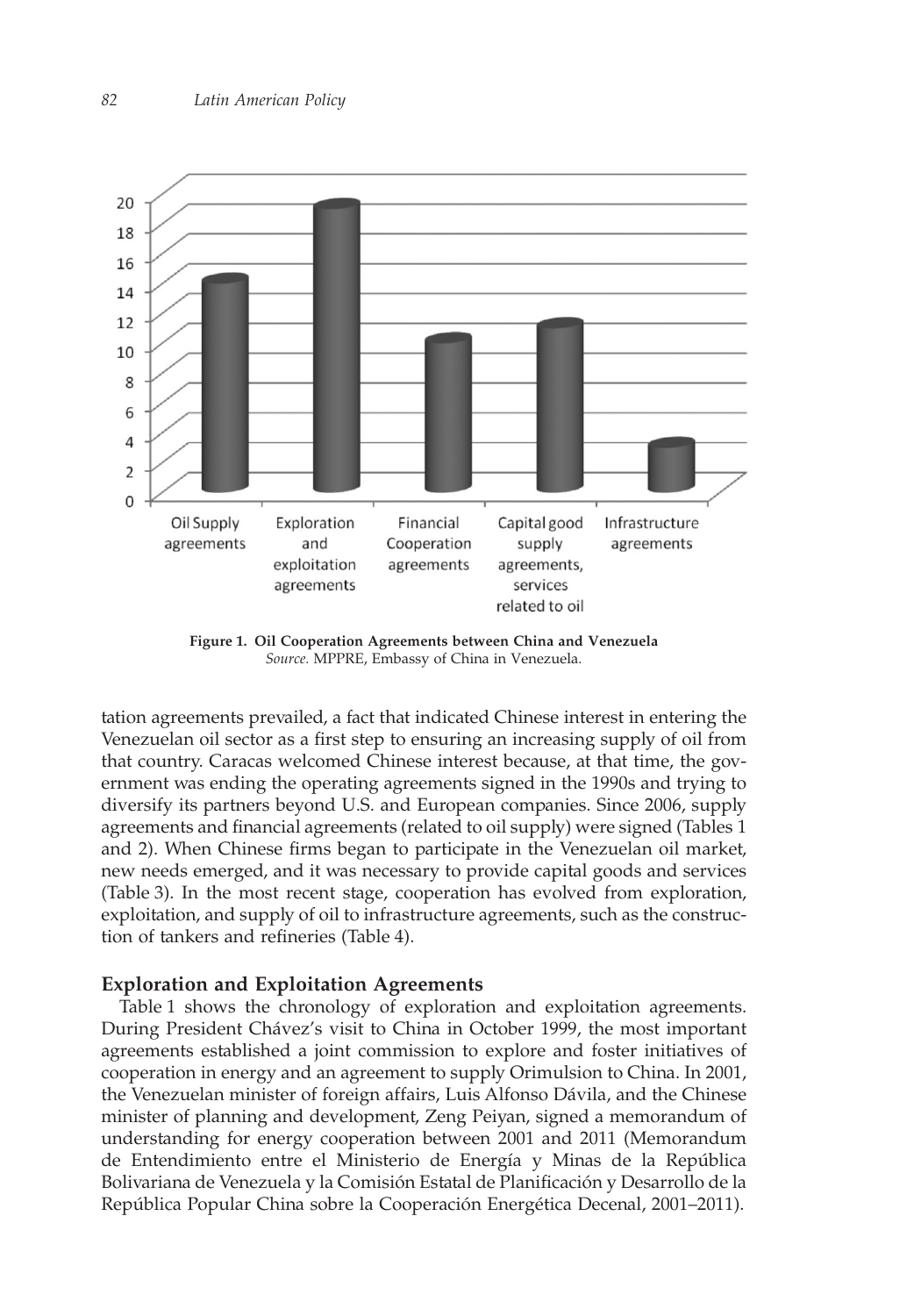

**Figure 2. Oil agreements.** *Source*. Tables 1, 2, 3, 4.

**Table 1. Supply Contract Agreements**

| Agreement                                                                                           | Date       |
|-----------------------------------------------------------------------------------------------------|------------|
| Supply contract about Orimulsion                                                                    | 4/17/2001  |
| Supply contract of PDVSA to Petrochina                                                              | 8/24/2006  |
| Supply contract of fuel oil between PDVSA and CNPC                                                  | 3/03/2007  |
| Supply contract of crude oil between PDVSA and CNPC                                                 | 3/27/2007  |
| Supply contract of fuel oil up to 500,000 barrels between PDVSA<br>and CNPC                         | 7/24/2008  |
| Supply contract of fuel oil between PDVSA and China Zen Hua<br>Oil Co. LTD.                         | 9/24/2008  |
| Framework supply contract of fuel oil between PDVSA and<br>China Zen Hua Oil Co. LTD                | 12/22/2009 |
| Framework supply contract of fuel oil and crude oil between<br>PDVSA and UNIPEC Asia Company LTD    | 12/23/2009 |
| Framework supply contract of fuel oil between PDVSA and<br>Petrochina International Limited Company | 12/23/2009 |

*Source:* MPPRE, Embassy of Venezuela in China.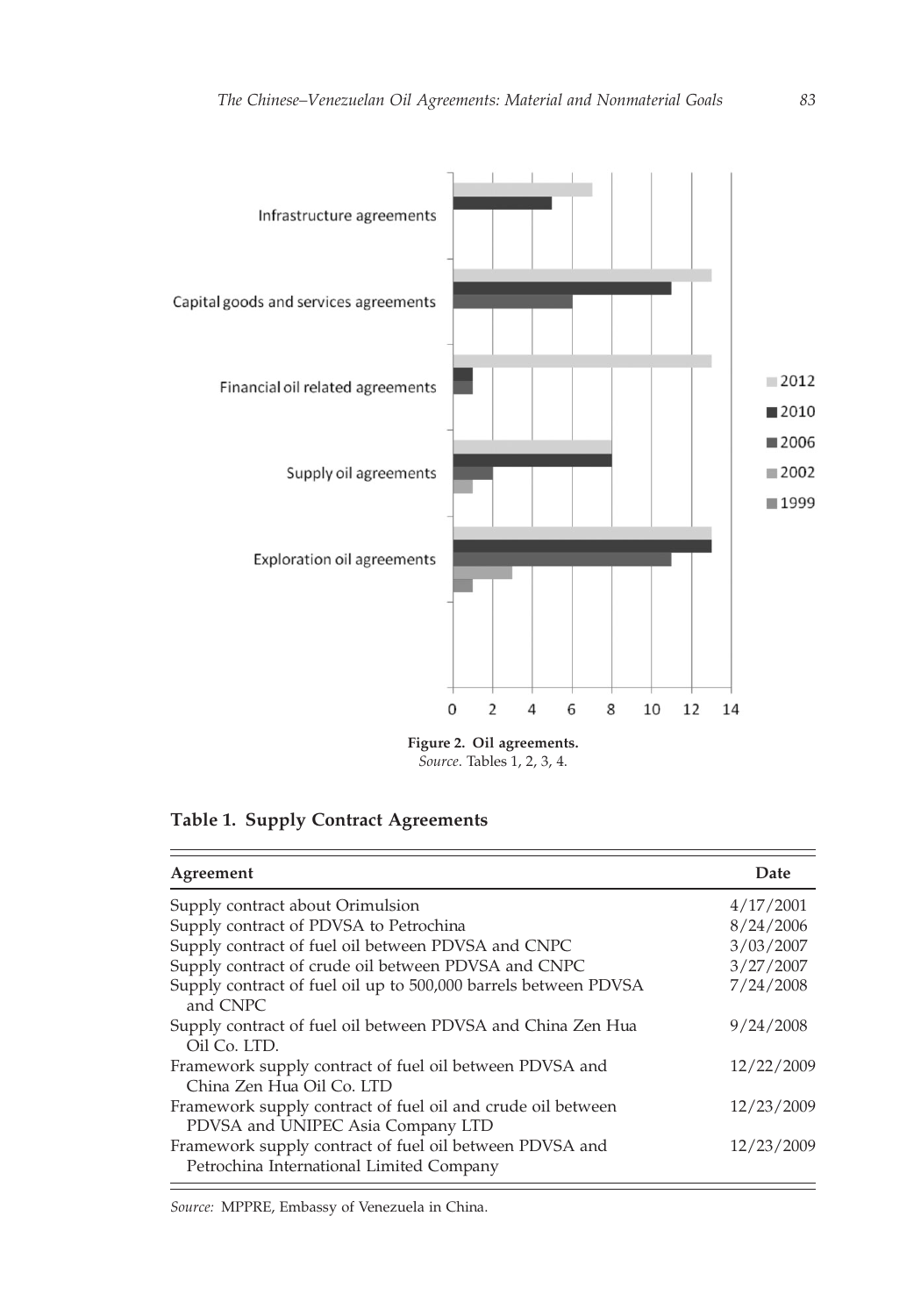#### **Table 2. Financial Agreements Related to Oil**

| Agreement                                                                                                                                                                                                | Date                   |
|----------------------------------------------------------------------------------------------------------------------------------------------------------------------------------------------------------|------------------------|
| CDB and the Ministry of Finance of Venezuela                                                                                                                                                             | 9/13/2005              |
| Agreement for the management of the Venezuelan Chinese<br>Program of Financial Cooperation                                                                                                               | 11/14/2005             |
| Four-party agreement (BANDES, PDVSA, CDB, and CNPC)                                                                                                                                                      | 6/11/2007              |
| Six-Party agreement for the establishment of a China-Venezuela<br>joint investment fund                                                                                                                  | 6/11/2007              |
| Financing agreement between BANDES and CDB                                                                                                                                                               | 6/11/2007              |
| Intergovernmental convention about the financing of the<br>China-Venezuela Joint Fund                                                                                                                    | 6/11/2007              |
| Amendment Protocol between Venezuela and China to the<br>intergovernmental convention about the financing of the<br>China-Venezuela Joint Fund                                                           | 2/18/2009              |
| Supplementary agreement between BANDES, PDVSA, CNUOC,<br>and CDB, modifying and refunding the four-party agreement<br>of November 6, 2007                                                                | 2/18/2009              |
| Supplementary agreement between China Oil, CDB, BANDES,<br>PDVSA, FONDEN, and the Ministry of Economy and Finance,<br>amending and reestablishing the framework agreement signed<br>on November 6, 2007. | 2/18/2009              |
| Supplementary agreement between BANDES and CDB signed in<br>November, 2007, amended and reformulated as a loan<br>agreement                                                                              | 2/18/2009              |
| Agreement between Venezuela and China for cooperation in<br>long-term financing                                                                                                                          | 10/09/2010             |
| Four-party agreement for financing the Heavy Fund<br>Financing contract between BANDES and CBD                                                                                                           | 2/27/2012<br>2/27/2012 |

*Source:* MPPRE, Embassy of Venezuela in China.

According to this agreement, the Venezuelan government would foster the participation of Chinese oil firms in the development of studies leading to their participation in investments for oil exploration in Venezuela and as shareholders or operators in the exploitation of hydrocarbons. Both governments would foster cooperation between their oil firms; carry on conversations to sign an agreement to drill the Zumano oilfield; promote cooperation in the development of Orimulsion; and explore mechanisms to increase their firms' cooperation in coal, electricity, and new sources of energy, and the Chinese government would encourage its firms to participate in the provision of technical services and oil engineering in Venezuela and exports of oil materials.

In 2001, PDVSA and the CNPC founded a joint venture in which the Chinese firms had a 70% stake and signed a 30-year contract for the drilling of an oilfield and an emulsification plant ("CNPC in Venezuela," 2012). Chinese oil corporations, such as CNPC, Petrochina Company Limited, and the SINOPEC International Petroleum Exploration and Production Corporation, participated in these agreements with PDVSA (Table 1).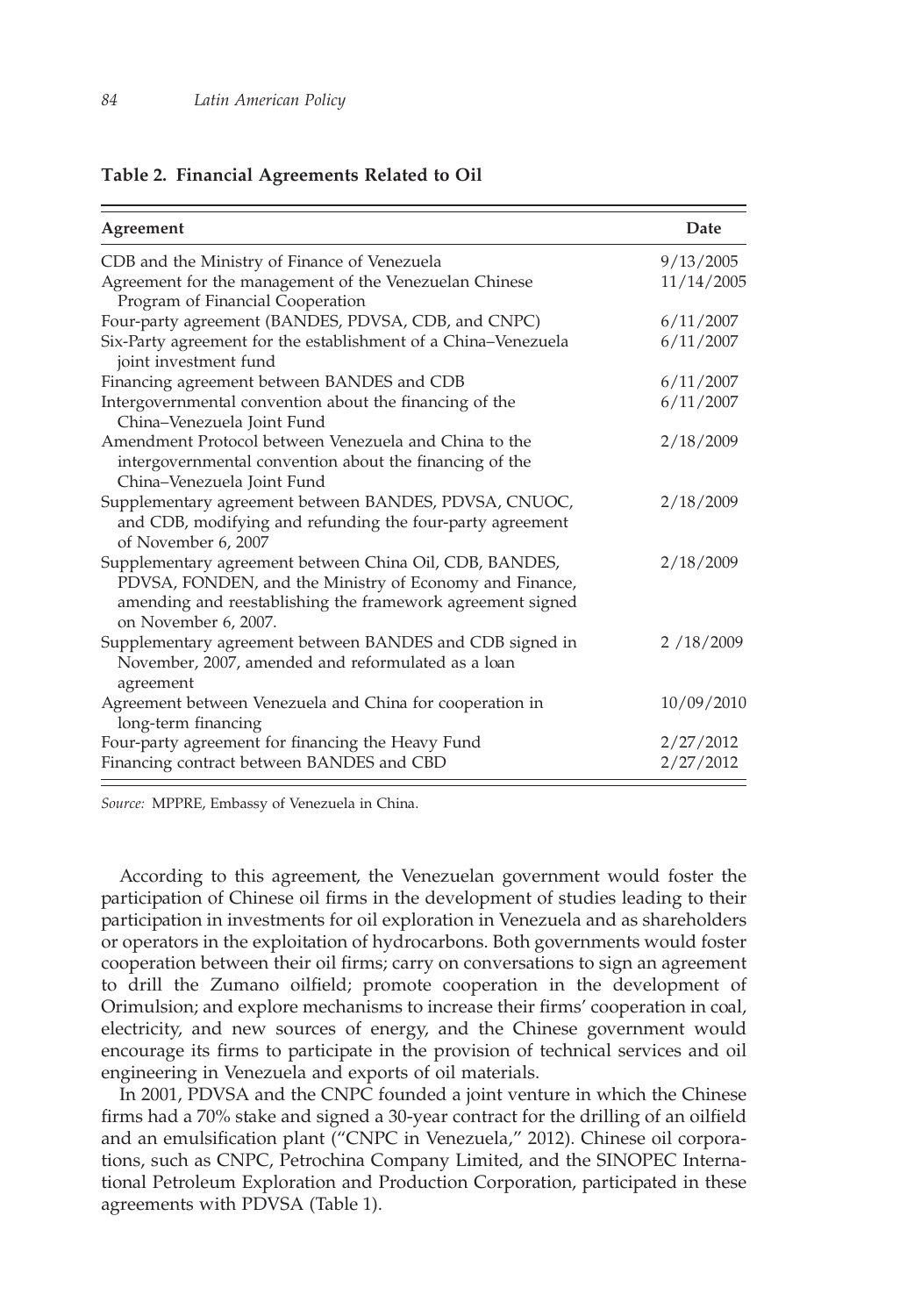| Agreement                                                                                                                                                                                                                                                                                                                                                  | Date       |
|------------------------------------------------------------------------------------------------------------------------------------------------------------------------------------------------------------------------------------------------------------------------------------------------------------------------------------------------------------|------------|
| Memorandum of understanding between PDVSA and China<br>Petroleum Technology and Development Corporation                                                                                                                                                                                                                                                    | 3/26/2006  |
| (CTPDC) regarding drilling rigs                                                                                                                                                                                                                                                                                                                            |            |
| Memorandum of understanding between PDV Marina and China<br>National United Oil Corporation on marine traffic                                                                                                                                                                                                                                              | 4/28/2006  |
| Purchase contract of drilling rigs between PDVSA and the<br><b>CTPDC</b>                                                                                                                                                                                                                                                                                   | 8/24/2006  |
| Memorandum of understanding for the creation of a joint<br>venture for the assembly and engineering of drilling rigs<br>between PDVSA and CTPDC                                                                                                                                                                                                            | 8/24/2006  |
| Memorandum of understanding for the creation of a joint<br>venture for the transportation of crude oil between PDVSA<br>and the China United Oil Corporation (CNUOC)                                                                                                                                                                                       | 8/24/2006  |
| Memorandum of the meeting between PDVSA and the Chinese<br>firm Freet-Shengli Oil Field Petroleum (subsidiary of<br>SINOPEC) on the development of a project for the supply and<br>possible creation of a Venezuelan-Chinese joint venture for the<br>production of machinery, equipment and engineering for the<br>exploitation of heavy oil in Venezuela | 11/15/2006 |
| Agreement for the creation of a joint venture for the assembly of<br>drilling rigs between PDV exploration and the CTPDC                                                                                                                                                                                                                                   | 3/27/2007  |
| Memorandum of understanding between PDV Marina and<br>Jiangsu Rongsheng Heavy industries for the procurement of<br>ships                                                                                                                                                                                                                                   | 9/24/2007  |
| Memorandum of understanding for construction of four tankers<br>by the joint venture CV Shipping                                                                                                                                                                                                                                                           | 9/24/2007  |
| Memorandum of understanding to provide services of<br>deep-water and ultra-deep-water offshore drilling between<br>PDVSA CNOOC                                                                                                                                                                                                                             | 12/22/2009 |
| Contract for the construction of a 320,000 DWT crude oil tanker<br>(Hull n° BH518–4) between CV Shipping PTE. Ltd. and China<br>Shipbuilding & Offshore International Co. and LTD. and Bohai<br>Shipbuilding Heavy Industry Co. Ltd.                                                                                                                       | 12/22/2009 |
| Agreement between PDVSA and SINOPEC to create an oil<br>refining joint venture                                                                                                                                                                                                                                                                             | 12/27/2012 |

#### **Table 3. Capital Goods Supply and Services Related to Oil Agreements**

*Fuente:* MPPRE, Embassy of Venezuela in China.

CNPC was involved in the development of the Caracoles and Intercampo oilfields. These oilfields are considered marginal fields and have been drilled for longer than 50 years. According to CNPC, "peak production of the fields has increased from 700 tons per day to 5,500 tons per day since CNPC takeover. In 2006, 1.07 million tons of crude oil was produced" ("CNPC in Venezuela," 2012). Similarly, the Chinese firm had signed with PDVSA a cooperation agreement on the Zumano oilfield in 2004 and a joint venture in 2006, with CNPC holding a 40% stake. Zumano is an oilfield located in the East Venezuelan Basin composed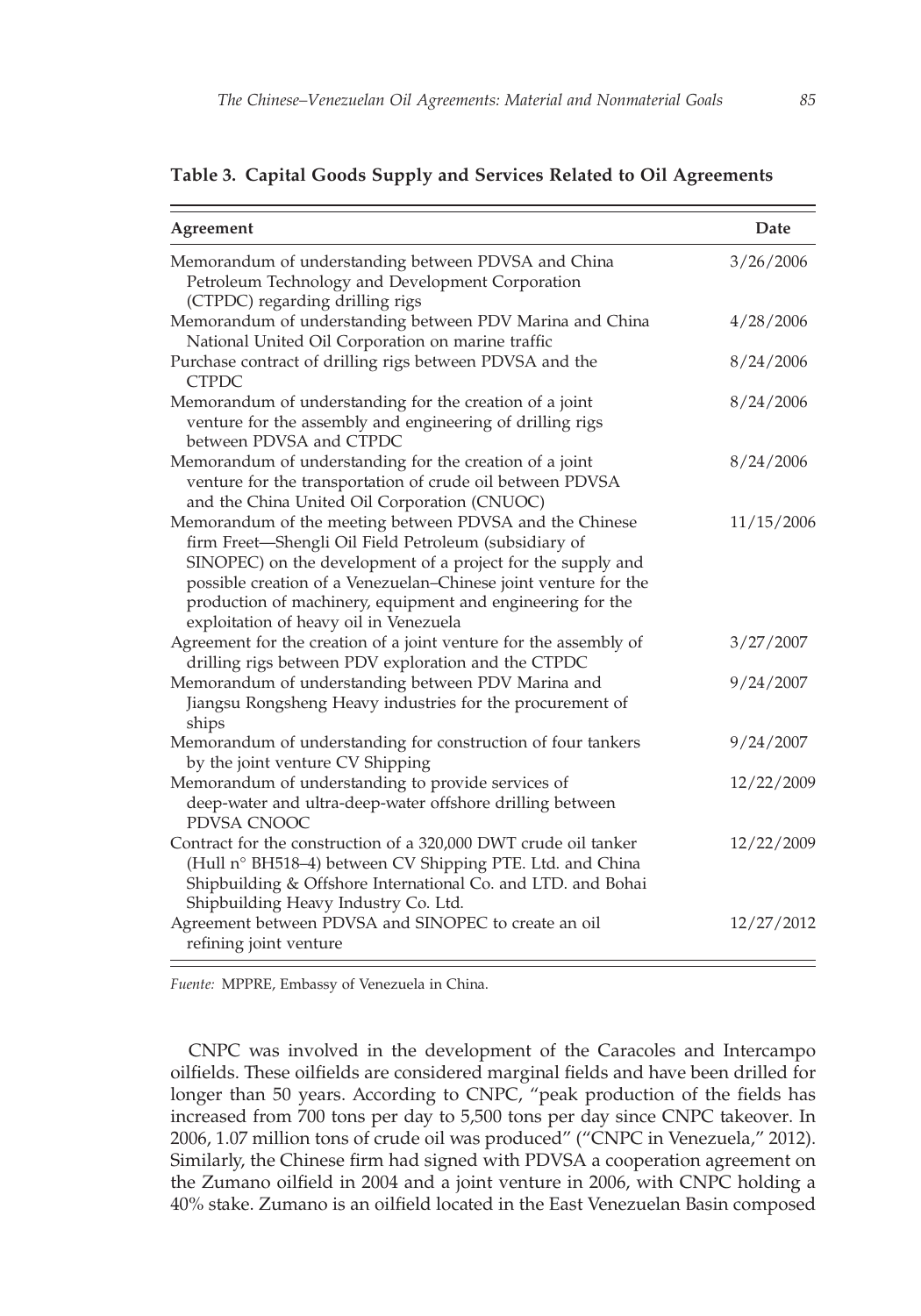| Agreements                                                           | Date       |
|----------------------------------------------------------------------|------------|
| Framework agreement for the construction of a refinery between       | 2/20/2008  |
| PDVSA and Petrochina in Huhai, Province of Guandong                  |            |
| Framework agreement of the project to construct a refinery by        | 5/09/2008  |
| PDV-Eurasia and Petrochina                                           |            |
| Agreement for a joint PDVSA-SINOPEC study for the construction of    | 9/24/2008  |
| a refinery at the Junin 8 Block in Venezuela                         |            |
| Memorandum of understanding between PDVSA and Petrochina to          | 12/22/2009 |
| develop an oil storage and distribution terminal in the Orinoco Belt |            |
| Memorandum of understanding between PDVSA and Sinohydro to           | 12/22/2009 |
| cooperate in the development of projects of infrastructure in the    |            |
| Orinoco Heavy Oil Belt                                               |            |
| Agreement for the construction of offshore oil platforms by CITIC    | 2/27/2012  |
| Agreement between PDVSA and Sinohydro to build an industrial         | 2/27/2012  |
| condominium at Carabobo area, Orinoco Heavy Oil Belt                 |            |

**Table 4. Infrastructure Agreements between China and Venezuela**

*Source:* MPPRE; Embassy of Venezuela to PRC, 2011.

of 15 oilfields and covering a total area of 532 square kilometers. According to CNPC, Zumano has production of original oil in place of 6.14 billion barrels. The remaining recoverable reserve is 510 million barrels, and the oilfield currently produces 19,025 barrels of crude oil per day ("CNPC in Venezuela," 2012).

Another agreement was established in October 2007 between CNPC and the Venezuelan Ministry of Energy and Mines to jointly develop and produce 20 million metric tons of heavy oil (or 30 million metric tons after blending with light oil) annually. In November, CNPC and PDVSA signed a memorandum to extend integrated upstream and downstream cooperation in the Orinoco heavy oil belt ("CNPC in Venezuela," 2012). The Junín 4 Block, located in that area, is another significant CNPC investment in Venezuela. The block boasts a reserve of 8.7 billion barrels of oil, and it is estimated that the project will produce approximately 400,000 barrels per day and 2.9 billion barrels of extra-heavy crude oil over the 25-year contract term ("PetroChina signed Junin 4 Oil Project," 2010). SINOPEC has also participated in the Chinese strategy of exploring and exploiting oil in Venezuela. Another Chinese firm, SINOPEC, has also signed an agreement in 2010 to develop the Junin 1 and 8 oil blocks of the Orinoco Oil Belt, with the goal of producing 200,000 barrels per day in each block ("China's Sinopec to have a stake in Orinoco Oil Belt," 2010).

Similarly, the China National Offshore Oil Corporation (CNOOC) signed a memorandum of understanding in 2009 to participate in the offshore production of gas in Venezuela. A year later, the company signed an agreement with PDVSA to participate in the Mariscal Sucre offshore gas project, which originally had expected to start gas production in 2012 ("China's Sinopec to have a stake in Orinoco Oil Belt," 2010). This project has the goal of producing 1.2 million cubic meters of natural gas and 37,000 barrels a day of natural condensation gas. Finally, Petrochina Company Limited, a subsidiary of CNPC, signed a framework agree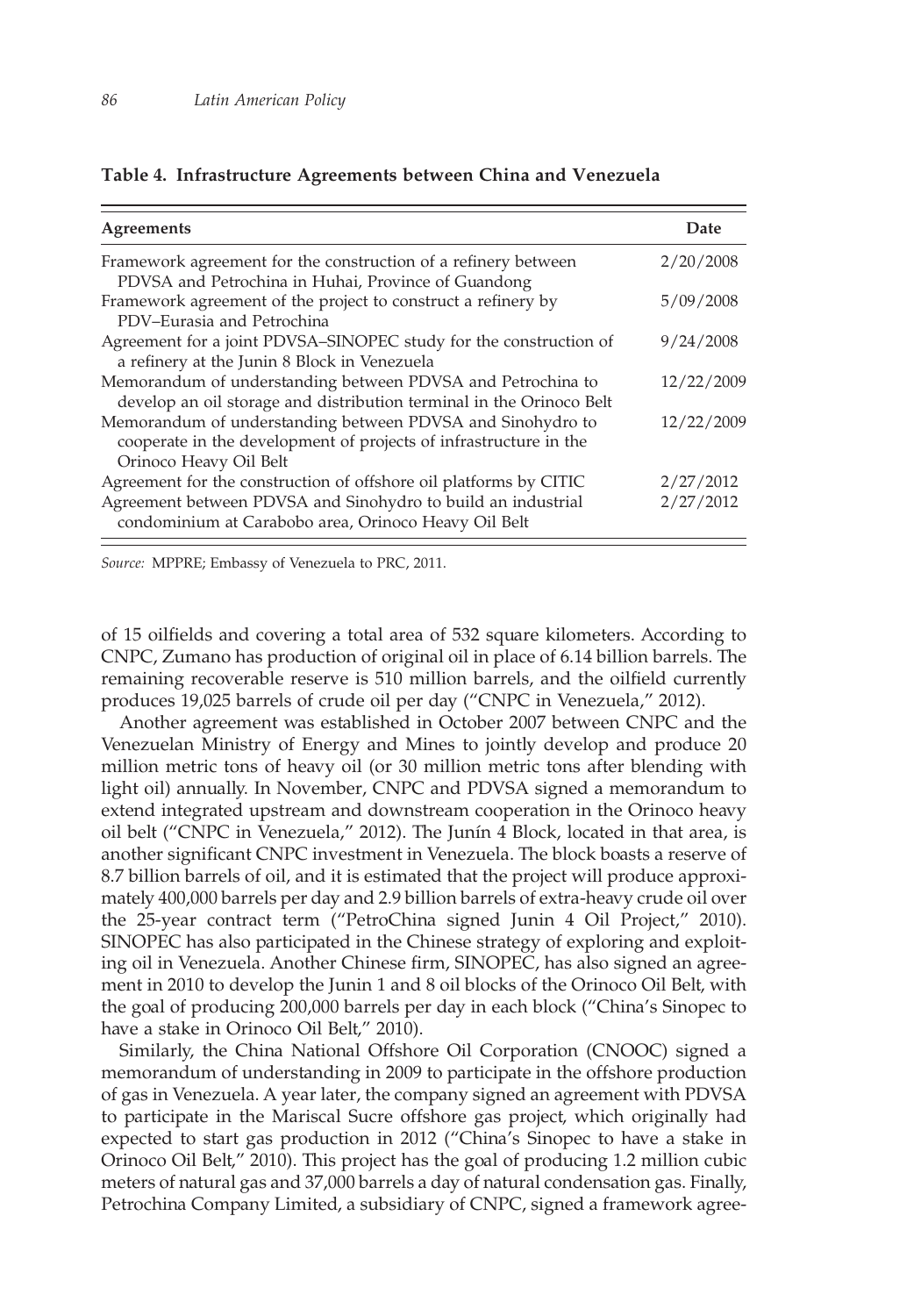ment with PDVSA in 2008 to establish a joint venture in the Junín 4 Block. In April 2010, both oil corporations signed a preliminary agreement according to which the Junín 4 Block would produce 400,000 barrels of crude oil per day ("China Oil Giants Explore Petroleum in South America," 2010)

#### **Oil Supply Agreements**

More than a decade after Chávez first visited China (1999), a PDVSA document highlights that "China and Venezuela have achieved significant progress in the past years regarding oil matters. Before, hydrocarbons supply between both nations was non-existent. Venezuela never sold oil to China because this nation was located too far away" (PDVSA, 2012). According to the same document, "Venezuela currently sends China 350 thousand barrels per day of crude and derivatives. Moreover, there is a commitment to raise that number to 500 thousand barrels per day next year and to reach 1 million barrels per day by 2020–2021." Table 1 shows the diverse supply contract agreements signed between PDVSA and different Chinese oil firms in recent years.

#### **The Financial Agreements**

The first framework agreement between the CDB and the Venezuelan Ministry of Finance was signed in September 2005. In November of the same year, they also signed an Agreement for the Management of the Venezuelan-Chinese Program of Financial Cooperation (*Convenio para la Administración del Programa de Cooperación Financiera Chino-Venezolana*, 2005).

In 2007, there was a change in bilateral cooperation because of the emergence of a new type of agreement—"financial agreements related to oil"—in which the Chinese government grants Venezuela loans or financial assistance to develop projects, and Venezuela commits to paying them by selling fuel oil or crude oil to China under special conditions.

Some crucial agreements were signed in November 2007, when high-level Chinese representatives visited Caracas: the four-party agreement between BANDES, PDVSA, CDB, and CNPC; the six-party agreement for the establishment of the China–Venezuela "Heavy Fund" (see first section), and the agreement between BANDES and CDB (Table 2). These agreements were amended, supplemented, or modified in 2010 and 2012.

According to the agreement, CDB granted a US\$4 billion loan to BANDES, called the Joint Fund Phase I Facility. PDVSA was to pay this loan by selling up to 100,000 barrels of fuel oil or crude oil per day in three consecutive years, from November 2007 to November 2010. The agreement created a mechanism for the rollover of the fund for further terms of three years, each based on the same terms established in Phase I. A joint technical office of the CDB and FONDEN is responsible for the implementation of the strategic development projects in infrastructure, energy, and industry financed by the fund. The High Level Joint Commission (created in 2001) coordinates and supervises the implementation of the agreement, and BANDES and the CDB present an annual report to the commission on its activities in relation to the fund (Convenio, 2008, arts. V, VIII).

In February 2009, the Chinese vice president, Xi Jinping, visited Venezuela and signed an agreement that increased the resources of the Heavy Fund I, which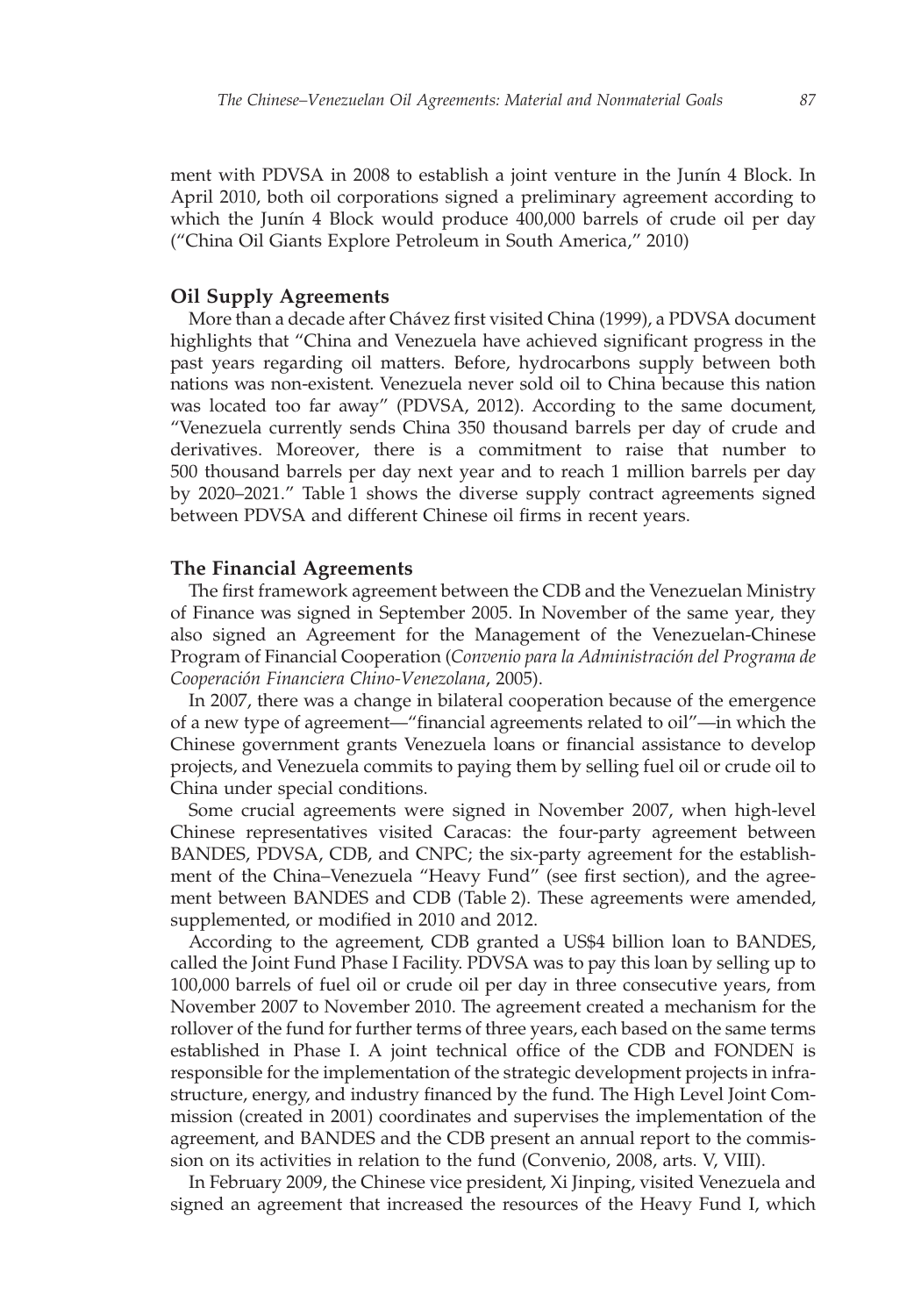were augmented from US\$6 billion to US\$12 billion. This increase was provided by an additional US\$4 billion loan granted by the CDB to BANDES, whereas FONDEN would supply US\$2 billion (Protocolo de Enmienda, 2009, art. 1). Venezuela would pay the loan by selling 130,00 barrels per day of fuel oil and crude oil to China for three consecutive years. The schedule and mechanisms to supply oil to China were established in the supply agreements shown in Table 1.

In September 2010, the Chinese and Venezuelan governments established a new agreement for cooperation in long-term financing. The Venezuelan National Assembly ratified the agreement that same month (long-term financing agreement, 2010). In the agreement, the CDB granted BANDES a loan of up to US\$10,000,000,000 and a loan of up to RMB 70,000,000,000. These loans would be due 10 years from the date the respective agreements were signed (Long-term financing agreement, 2010, art. 3). The loan would amortized in the following way: PDVSA will sell oil to the China National United Oil Corporation (CNUOC or China Oil), and CNUOC will deposit the funds of the sale in the accounts that BANDES opens and maintains in the CDB. A portion of those funds, related to the royalties on oil resources PDVSA pays to the government of Venezuela, will be used to pay the CDB for amortizations of principal and interests and other related obligations. (Long-term financing agreement, 2010, art. 4)

### **Capital Goods Supply Agreements and Services Related to Trade Agreements**

Since 2006, Chinese–Venezuelan bilateral energy cooperation has been diversified with the signing of agreements related to Chinese supply of capital goods to Venezuela. As shown in Table 4, they include agreements aimed at assembling drilling rigs in China to be used by PDVSA in oil exploitation. The president of PDVSA, Rafael Ramírez, explained the reasons. PDVSA in the past had contracted 18 oil-drilling rigs from transnational firms. "Now those firms are demanding huge amounts for the right to use this equipment. Vis-à-vis this situation, we have decided to nationalize these machineries and put them under the control of the State" (Ramírez, quoted in PDVSA, 2007). Because those 18 drilling rigs were not enough for the expansion plans of PDVSA, the Venezuelan government bought more from China, beginning in 2007, when Caracas purchased the first 13 Chinese drills (PDVSA, 2007). In September 2011, Ramírez announced that Venezuela would import 138 Chinese rigs and that both countries had established a joint venture (the Chinese–Venezuelan Drilling Industry) ("Industria China Venezolana de Taladros, ICVT," 2011) in the Orinoco Belt to assemble drilling rigs in Venezuela.

China has also become a supplier of oil tankers to Venezuela. As a result of the transportation agreement signed in 2006 (Table 3), Venezuela is committed to buying 18 oil tankers. The agreement also stated that China would help establish shipyards in Venezuela and train Venezuelan workers ("Venezuela, China Sign \$1.3 Billion Tanker Deal," 2006).

#### **Infrastructure Agreements**

Infrastructure agreements have been signed since 2008, with the main objective of establishing refineries in China to process Venezuelan crude oil. They include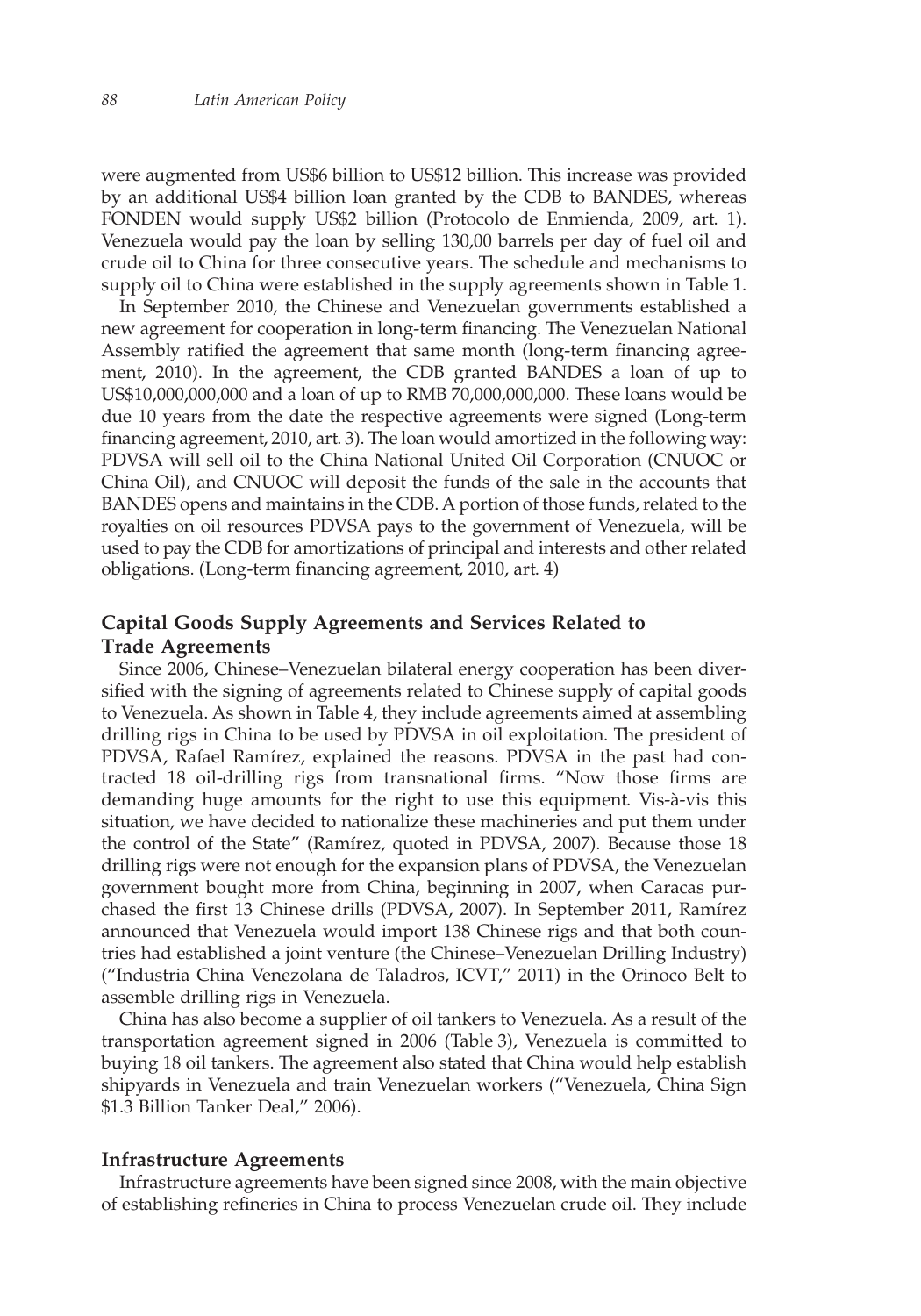the agreement signed in 2008 (Table 4) aimed at building a refinery complex in Guandong province, southeast China. The construction of the refinery started in April 2012, with an investment of US\$9.3 billion, with CNPC holding a 60% stake and PDVSA the remaining 40%. The complex is expected to have an annual processing capacity of 20 million metric tons, or 400,000 barrels a day, and become China's largest integrated refining complex ever built at once. The refinery will process crude oil from the Orinoco Basin and will produce gasoline, diesel, and jet fuel ("CNPC-Venezuela joint refinery set for 2014 opening," 2012).

In 2008, SINOPEC and PDVSA signed an agreement to establish a refinery at the Junín 8 Block, and, in February 2012, both firms established a joint oil-refining venture at the Cabruta refinery in the Orinoco Oil Belt to be built by SINOPEC. The Chinese firms Sinohydro and CITEC will also participate in the construction of two US\$8,000 industrial condominiums in the Carabobo campus of Orinoco Belt (El Mundo, 2012).

#### **Conclusion**

The promotion of national interest in a more-complex and diversified international system has led China and Venezuela to further energy cooperation. Ideational reasons have also played a role in this process, but it is difficult to deny that a realpolitik logic is behind the recent cooperation between Beijing and Caracas.

In Venezuela, this cooperation must be understood in the context of the new foreign policy fostered by its government. One of its goals is the promotion of a multipolar world, in response to U.S. hegemony after the end of the Cold War. As Corrales (2010, p. 115) has pointed out, Chávez "has elevated relations with China to almost national priority. He considers deepening ties with China as vital for constructing a more 'multi-polar world,' lessening Venezuela's dependence on U.S. markets for oil." In an official document of the Venezuela embassy in the United Kingdom, this objective is clearly established:

Deepening diplomatic relations with China and other alliances with countries in Asia, Africa, Latin America and Europe is part of promoting a "multi-polar" world order which counteracts US hegemony. Multi-polar cooperation is an alternative to conventional financing by the IMF and World Bank which often comes with the burden of high interest rates and the imposition of damaging economic policies. (Embassy of the Bolivarian Republic of Venezuela to the UK-Ireland, 201, p. 1)

China shares this interest in the promotion of a multipolar world, even if the strategy that its government pursues is different from that of Caracas. For Beijing, a multipolar world is linked to the democratization of international relations, or as President Jintao asserted in 2010, a multipolar world should be based on "a new type of relationship with each other: one in which countries of the world are politically respectful and trusting to each other and, economically, beneficial and reciprocal to each other." Jintao also pointed out, "We uphold that all countries co-exist in peace, adhere to a new view of security that is based on mutual trust, mutual benefit, equality and collaboration, solve conflicts by peaceful means, and safeguard world peace and stability" ("Chinese president calls for multipolar world, democratization of international relations," 2010). This view of a multipolar world has been recognized in the agreement that created the JIF/ Heavy Fund I, because it states that it is based on equality, reciprocal consultation, and respect for sovereignty and mutual benefits (Convenio, 2008, art. 1).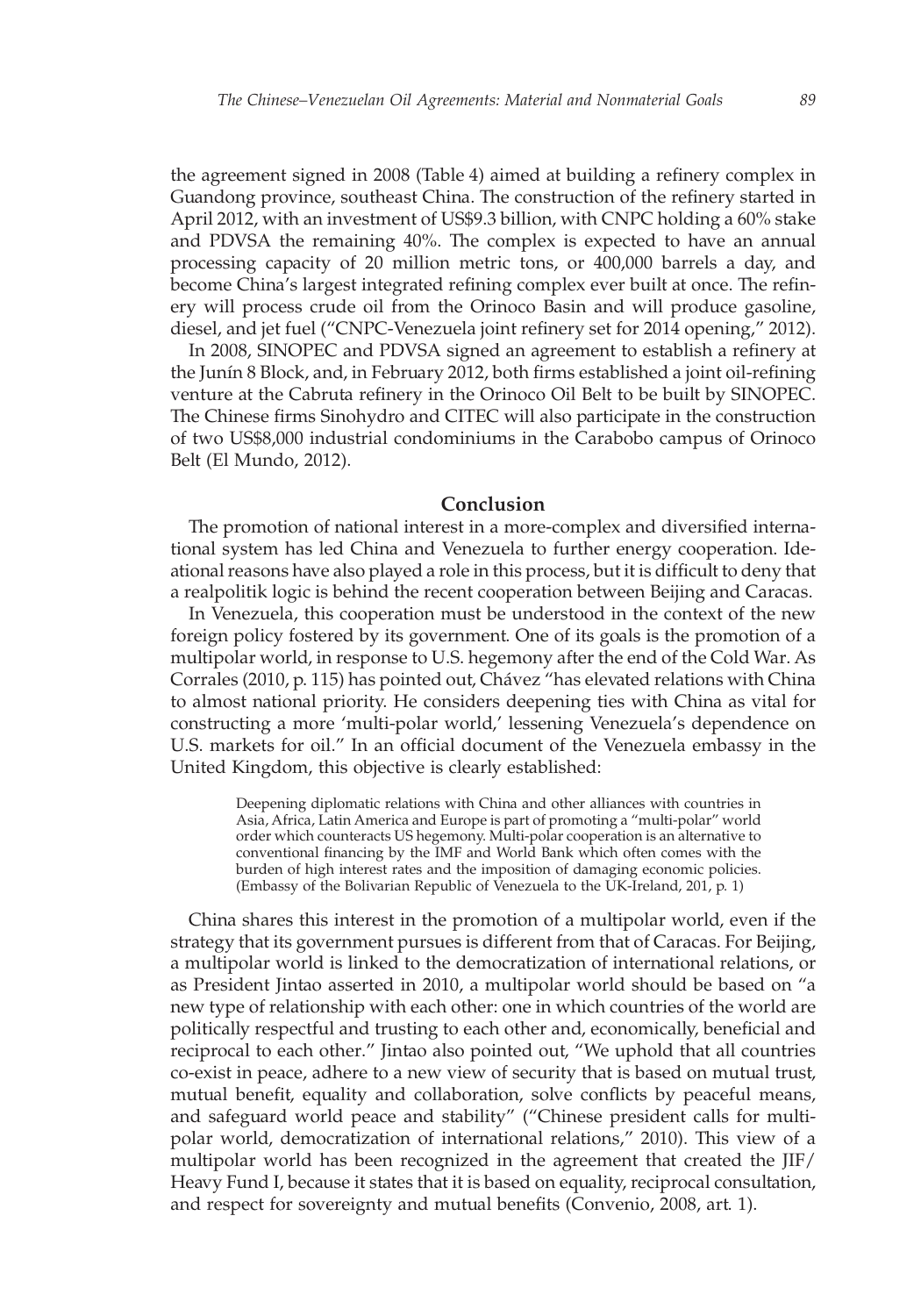Notwithstanding these ideational premises, realpolitik also matters in bilateral oil cooperation. China needs to secure energy resources to maintain its process of economic growth, and considering the increasing political volatility of the Middle East and the Persian Gulf, Venezuela seems to be a more secure oil provider. The Chinese–Venezuelan agreements are part of China's overall foreign economic policy and follow the lines of Chinese energy for credits agreements in Africa, Asia, and South America, where China has signed similar deals with Brazil and Ecuador. At the same time, the loans associated with the agreements have helped Chinese firms to secure contracts in infrastructure, housing, agricultural development, and military equipment (e.g., aircraft, arms, radars) in Venezuela, a trait also shared with agreements in the rest of the world. In South America, this may be an important consideration because Chinese business does not have a strong foothold in the region. Projects undertaken in Venezuela, if successful, may be expected to have a substantial effect in high-value added sectors (cars, computers, cell phones, aircraft) for the rest of the region (Ellis, 2010, p. 3).

For Venezuela, oil cooperation with China fulfills several objectives. The agreements benefit the Venezuelan government by providing short-term funds, helping to extract oil, diversifying export markets, generating "symbolic projects for domestic consumption," serving as a supplier of "second-tier" military and other goods (Ellis, 2010), and obtaining external resources to finance social and economic plans without the conditions imposed by the Inter-American Development Bank and the World Bank.

This preliminary analysis of the Chinese–Venezuelan agreements shows the dynamism of relations between the two countries in a changing global environment. Moreover, it leads to the formulation of several questions regarding the possibilities and limits of the relationship. What will the effect of Chinese technological transfer be on the Venezuelan oil sector, with some authors questioning whether this is a second-tier technology? Is Venezuela a secure oil supplier for China, given the structural problems currently affecting PDVSA? There have also been questions regarding the lack of transparency about the use of the nonoil financial segments of the agreements. All these questions may be the starting point for developing a research agenda on Chinese–Venezuelan relations.

#### **About the Authors**

**Rita Giacalone** has a PhD in history from Indiana University. She is professor at the Faculty of Economic and Social Sciences of the University of the Andes, Mérida, Venezuela. E-mail: ritagiacalone@hotmail.com

**José Briceño-Ruiz** has a PhD in Political Science at the Institute d'Etudes Politiques d'Aix-en-Provence, France. He is professor at the Faculty of Economic and Social Sciences of the University of the Andes, Mérida.

#### **Notes**

1 Between 2001 and 2005, China was responsible for 37% of oil global consumption (Shalizi, 2007, pp. 142–143).

2 See Mattlin and Nojonen (2011) on conditionality in Chinese loans and cooperation funds.

3 Trade between China and Venezuela reached US\$10 billion in 2008, and China became Venezuela's second largest trading partner, after the United States (Crowe, 2009). By 2011, China had also become the largest creditor of Venezuela, in the amount of US\$32 billion ("Venezuela: ¿Por qué PDVSA necesita préstamos de China?" 2011).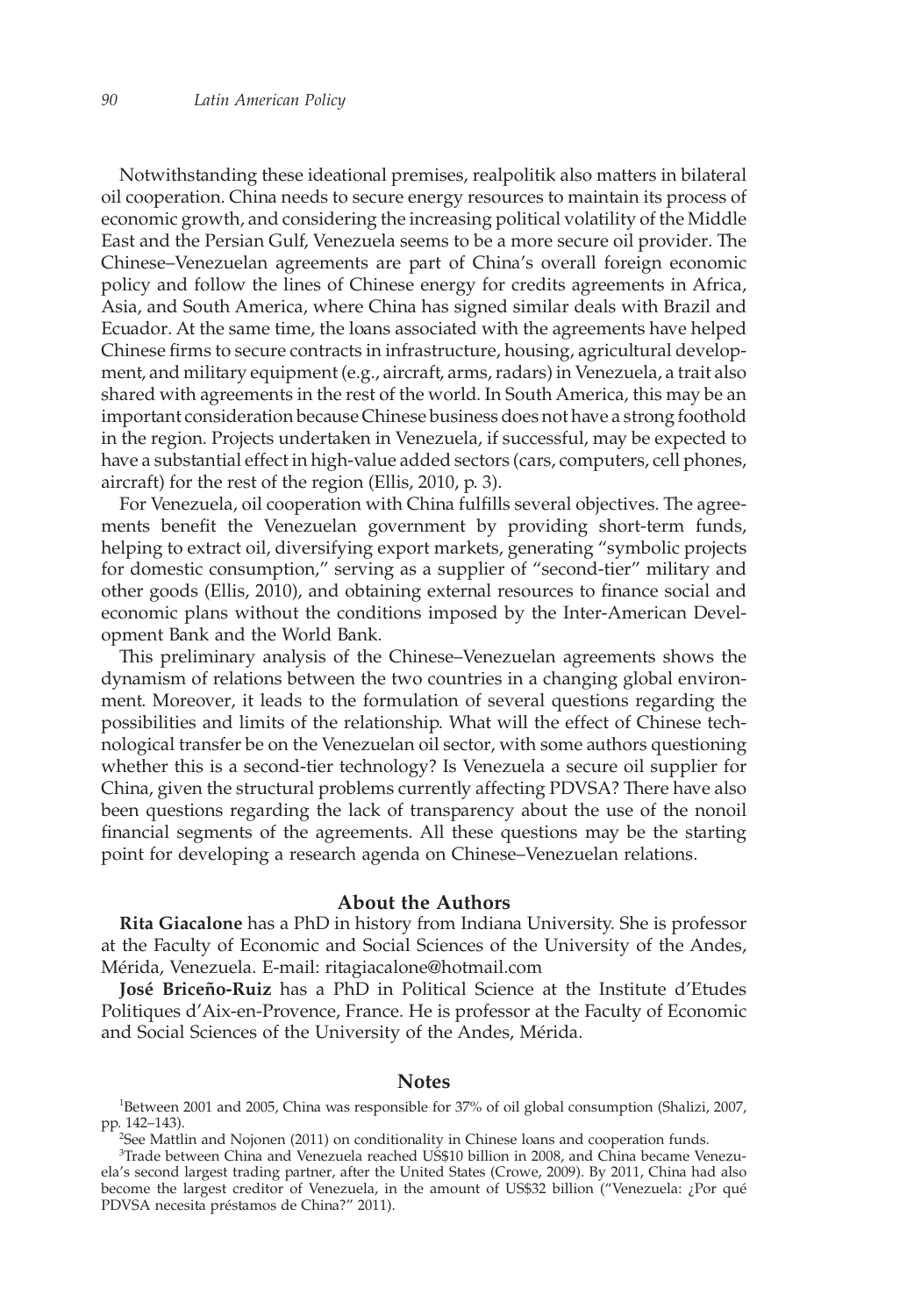4 At that time, with oil selling for almost US\$50 a barrel and access to the world's reserves at a premium, the companies could probably have lived with the consequences ("Chávez Squeezes the Oil Firms," 2005), so private investors stayed but delayed new investments in Venezuela (Pascal & Azpúrua, 2008).

#### **References**

- Baptista, A., & Mommer, B. (1989). Renta petrolera y distribución factorial del ingreso. In H. P. Nissen & B. Mommer (Eds.), *Adiós a la bonanza: Crisis de la distribución del ingreso en Venezuela* (pp. 15–40). Caracas: ILDIS-Nueva Sociedad.
- Bello, O., & Ayala, N. (2004). Hechos estilizados del crecimiento económico en Venezuela, 1950–2000 *BCV Foros, 10,* 41–69.
- Bingwen, Z., et al. (2010). *Sesenta años de relaciones entre China y América Latina: Retrospectiva y reflexiones*. Beijing: Instituto de América Latina, Academia China de Ciencias No. 1.
- Cae exportación no petrolera y se afianza el modelo rentista (2009, August 22). Retrieved from http://eluniversal.com
- Carlson, C. (2007, November 7). Venezuela and China form Bilateral Development Fund. Retrieved from http://venezuelanalysis.com November 7.
- Convenio para la Administración del Programa de Cooperación Financiera Chino-Venezolana. (2005, November 14). Caracas: Ministerio de Planificación y Finanzas de la Republica Bolivariana de Venezuela and the China Development Bank.
- CNPC-Venezuela joint refinery set for 2014 opening (2012). Retrieved from http://www. china.org.cn/business/2012-05/03
- CNPC in Venezuela. (2012). Retrieved from http://www.cnpc.com.cn/eng/cnpcworldwide/ sandcentamerica/Venezuela/
- Chávez squeezes the oil firms. (2005, November 10). Retrieved from http://economist.com
- China oil giants explore petroleum in South America. (2010, December). Retrieved from http:// sinocast.com
- China's Sinopec to have a stake in the Orinoco Oil Belt (2010, December 2). Retrieved from http:// eluniversal.com
- China y Venezuela fortalecen su alianza estratégica. (2007, March 26). Retrieved from http://rnv. gob.ve/noticias/index
- Chinese president calls for multi-polar world, democratization of international relations. (2010, November 3). Retrieved from http:/English.news.cn
- CONAPRI. (2007, July 11). La política exterior genera nueva agenda para la promoción de inversiones. Invest Venezuela.
- Convenio. (2008). Convenio entre la República Bolivariana de Venezuela y el Gobierno de la República Popular China sobre el Fondo de Financiamiento Conjunto. (2008, September 18). *Gaceta Oficial de la República Bolivariana de Venezuela, CXXXV (XII) No. 39.019*.
- Corrales, J. (2010). China and Venezuela's Search for Oil Markets. In A. Fernandez Jilberto & B. Hogenboom (Eds.), *Latin America facing China: South-South relations beyond the Washington Consensus*. Amsterdam: CEDLA.
- Crowe, D. (2009, December 23). Venezuela, China sign oil deals. Retrieved from http:// online.wsj.com
- Downs, E. (2011). Inside China, Inc.: China Development Bank's cross-border energy deals. John L. Thornton China Center Monograph No. 3. Washington, DC: The Brookings Institution. Retrieved from http://www.brookings.edu
- El Mundo. (2012). Retrieved from http://elmundo.com.ve/noticias/petroleo/pdvsa/pdvsa-yempresa-chi
- Ellis, E. (2010, August 18). Venezuela's relationship with China: Implications for the Chávez regime and the region. Paper presented at the Third Session of the Challenges to Security in the Hemisphere Task Force. Washington, DC: CHDS.
- Embassy of the Bolivarian Republic of Venezuela to the UK-Ireland. (2011). Fact sheet: Strategic alliance between Venezuela and China. Retrieved from http://embavenez-uk.org
- Frieden, J. (1991). *Debt, development, and democracy*. Princeton, NJ: Princeton University Press.
- García, M., & Reyes, R. (2008). Análisis de la política económica en Venezuela. 1998–2006. Oikos N° 26, 25–47 (Universidad Católica Silva Henríquez, Santiago de Chile). Retrieved from http:// edicionesucsh.cl/oikos/
- Guerra, J. (2004). La economía venezolana en 1999–2002: política macroeconómica y resultados. Caracas: BCV, Serie Documentos de Trabajo N° 46 (mayo).
- Guerra, J. (2007a, August 28). Aspectos económicos de la reforma constitucional (I, II y III). Tal Cual. Retrieved from http://firmasdefaces.blogia.com